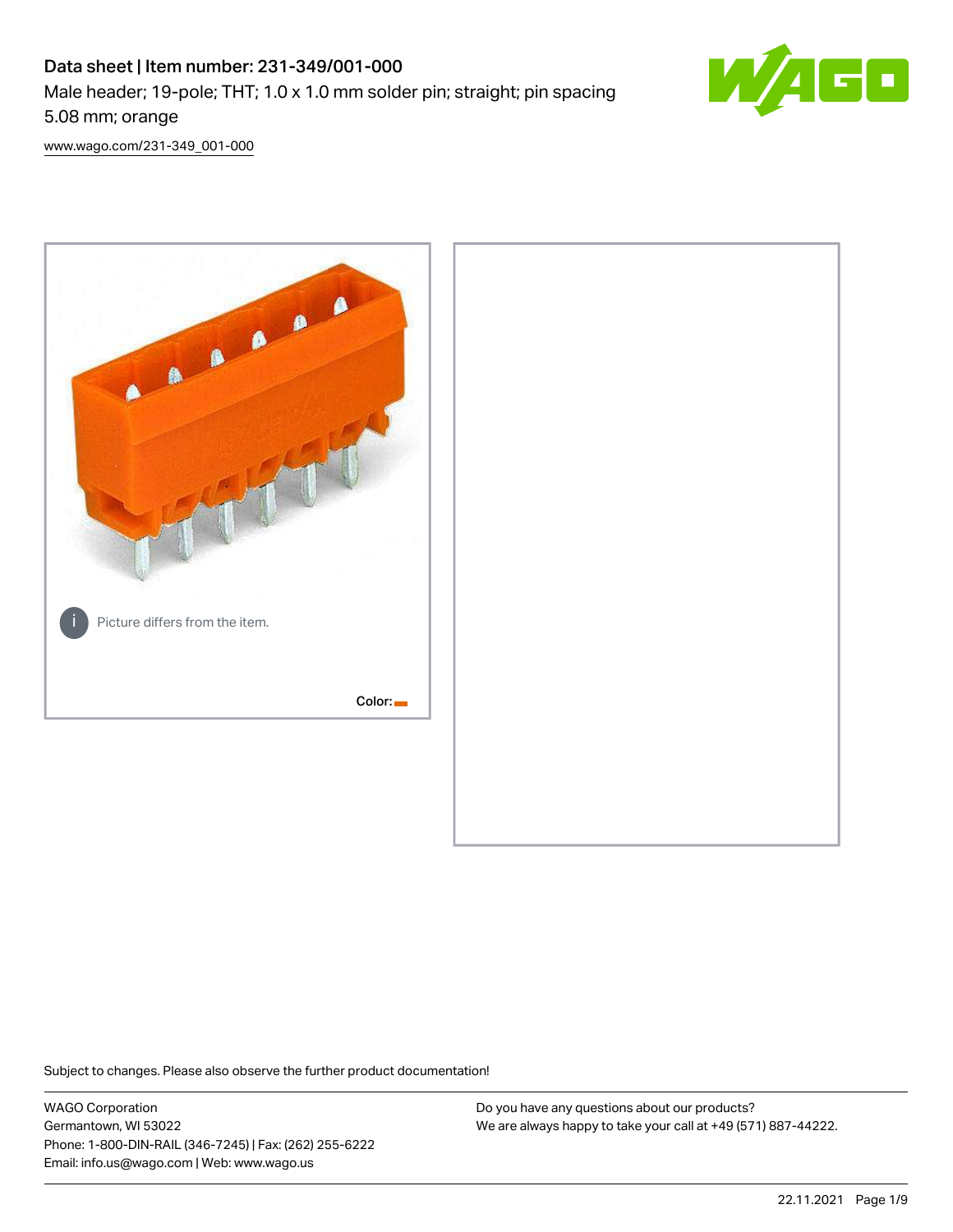

Dimensions in mm

 $L =$  (pole no.  $-1$ ) x pin spacing  $+8.2$  mm

### Item description

- **Horizontal or vertical PCB mounting via straight or angled solder pins**
- **Pin cross-section: 1 x 1 mm**
- $\blacksquare$ With coding fingers

### Data Notes

Safety information 1 The MCS – MULTI CONNECTION SYSTEM includes connectors

Subject to changes. Please also observe the further product documentation!  $\nu$ 

WAGO Corporation Germantown, WI 53022 Phone: 1-800-DIN-RAIL (346-7245) | Fax: (262) 255-6222 Email: info.us@wago.com | Web: www.wago.us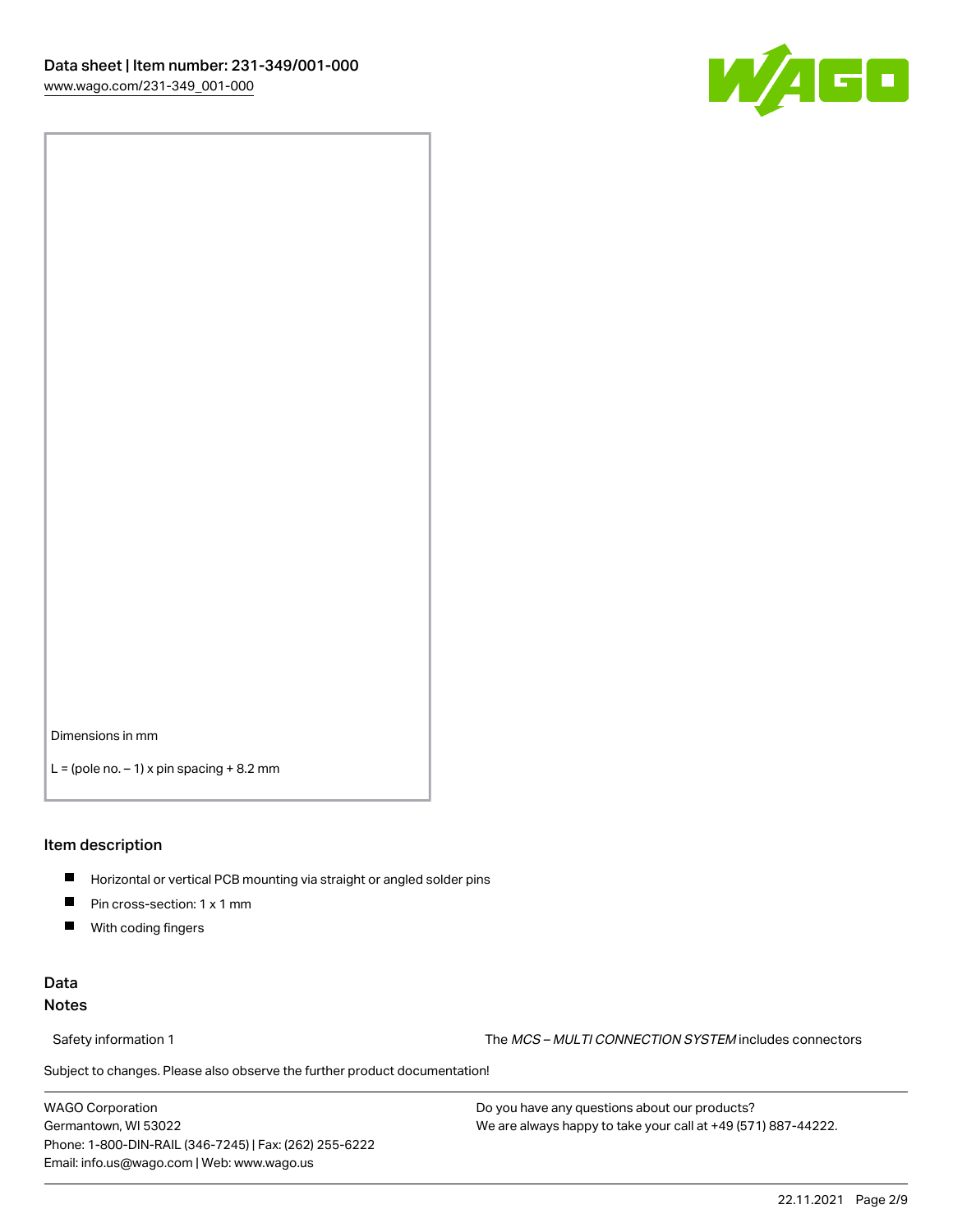

without breaking capacity in accordance with DIN EN 61984. When

|           | used as intended, these connectors must not be connected<br>/disconnected when live or under load. The circuit design should<br>ensure header pins, which can be touched, are not live when<br>unmated.                                                             |
|-----------|---------------------------------------------------------------------------------------------------------------------------------------------------------------------------------------------------------------------------------------------------------------------|
| Variants: | Other pole numbers<br>3.8 mm pin projection for male headers with straight solder pins<br>Gold-plated or partially gold-plated contact surfaces<br>Other versions (or variants) can be requested from WAGO Sales or<br>configured at https://configurator.wago.com/ |

### Electrical data

### IEC Approvals

| Ratings per                 | IEC/EN 60664-1                                            |
|-----------------------------|-----------------------------------------------------------|
| Rated voltage (III / 3)     | 320 V                                                     |
| Rated surge voltage (III/3) | 4 <sub>k</sub> V                                          |
| Rated voltage (III/2)       | 320 V                                                     |
| Rated surge voltage (III/2) | 4 <sub>k</sub> V                                          |
| Nominal voltage (II/2)      | 630 V                                                     |
| Rated surge voltage (II/2)  | 4 <sub>k</sub> V                                          |
| Rated current               | 12A                                                       |
| Legend (ratings)            | (III / 2) ≙ Overvoltage category III / Pollution degree 2 |

### UL Approvals

| Approvals per                  | UL 1059 |
|--------------------------------|---------|
| Rated voltage UL (Use Group B) | 300 V   |
| Rated current UL (Use Group B) | 10 A    |
| Rated voltage UL (Use Group D) | 300 V   |
| Rated current UL (Use Group D) | 10 A    |

### Ratings per UL

| Rated voltage UL 1977 | 600 V |
|-----------------------|-------|
| Rated current UL 1977 |       |

## CSA Approvals

| Approvals per                   |  |
|---------------------------------|--|
| Rated voltage CSA (Use Group B) |  |

Subject to changes. Please also observe the further product documentation!

| <b>WAGO Corporation</b>                                | Do you have any questions about our products?                 |
|--------------------------------------------------------|---------------------------------------------------------------|
| Germantown, WI 53022                                   | We are always happy to take your call at +49 (571) 887-44222. |
| Phone: 1-800-DIN-RAIL (346-7245)   Fax: (262) 255-6222 |                                                               |
| Email: info.us@wago.com   Web: www.wago.us             |                                                               |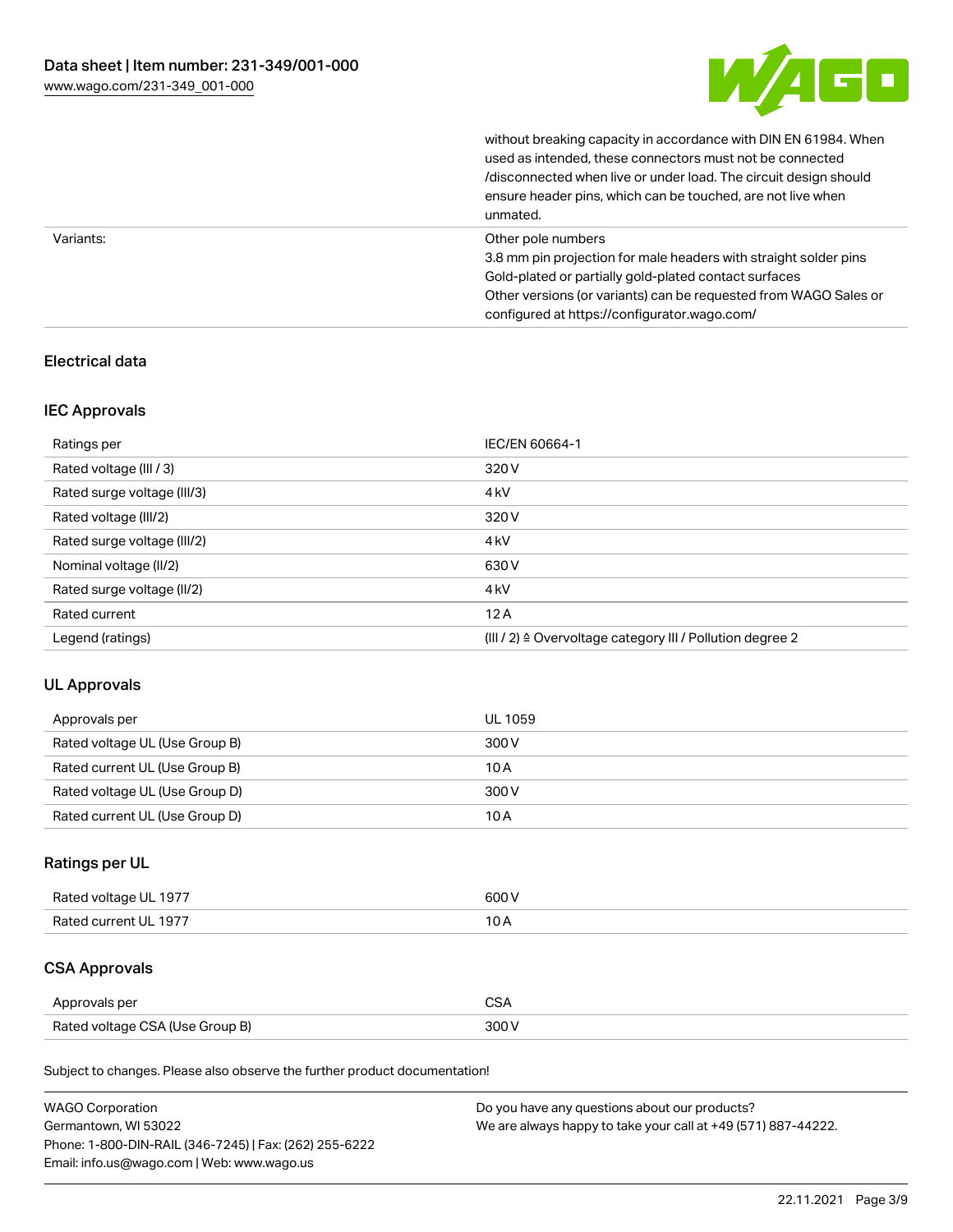[www.wago.com/231-349\\_001-000](http://www.wago.com/231-349_001-000)



| Rated current CSA (Use Group B) | 10 A  |
|---------------------------------|-------|
| Rated voltage CSA (Use Group D) | 300 V |
| Rated current CSA (Use Group D) | 10 A  |

### Connection data

| Total number of potentials | 19 |
|----------------------------|----|
| Number of connection types |    |
| Number of levels           |    |

### Connection 1

| Number of poles |  |
|-----------------|--|
|                 |  |

### Physical data

| Pin spacing                          | 5.08 mm / 0.2 inch    |
|--------------------------------------|-----------------------|
| Width                                | 99.64 mm / 3.923 inch |
| Height                               | 17 mm / 0.669 inch    |
| Height from the surface              | 12 mm / 0.472 inch    |
| Depth                                | 8.4 mm / 0.331 inch   |
| Solder pin length                    | $5 \,\mathrm{mm}$     |
| Solder pin dimensions                | $1 \times 1$ mm       |
| Drilled hole diameter with tolerance | $1.4$ $(+0.1)$ mm     |

### Plug-in connection

| Contact type (pluggable connector) | Male connector/plug |
|------------------------------------|---------------------|
| Connector (connection type)        | for PCB             |
| Mismating protection               | No                  |
| Mating direction to the PCB        | $90^{\circ}$        |
| Locking of plug-in connection      | Without             |

### PCB contact

| PCB Contact                         | тнт                                      |
|-------------------------------------|------------------------------------------|
| Solder pin arrangement              | over the entire male connector (in-line) |
| Number of solder pins per potential |                                          |

Subject to changes. Please also observe the further product documentation!

WAGO Corporation Germantown, WI 53022 Phone: 1-800-DIN-RAIL (346-7245) | Fax: (262) 255-6222 Email: info.us@wago.com | Web: www.wago.us Do you have any questions about our products?

We are always happy to take your call at +49 (571) 887-44222.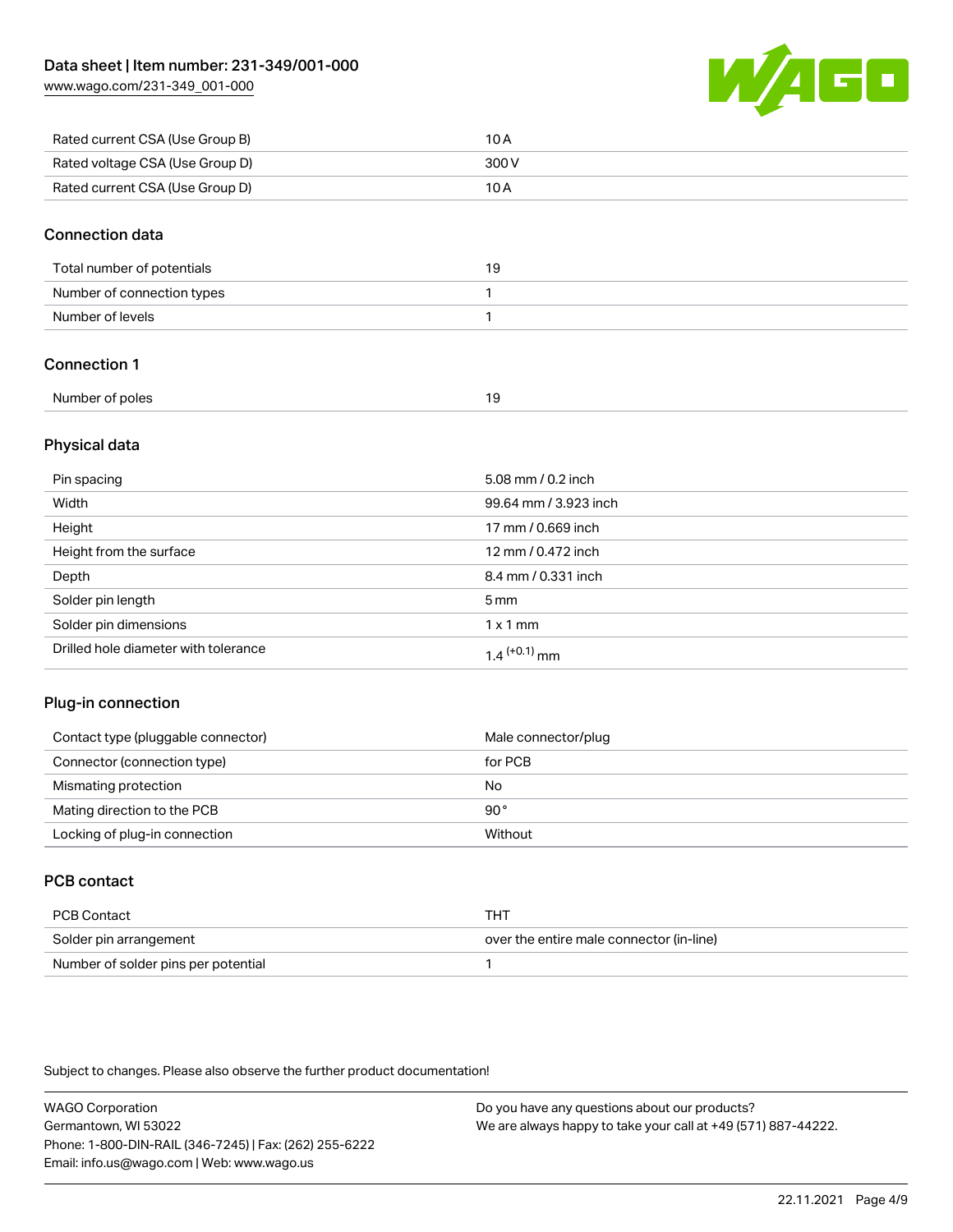

### Material data

| Color                       | orange                                 |
|-----------------------------|----------------------------------------|
| Material group              |                                        |
| Insulation material         | Polyamide (PA66)                       |
| Flammability class per UL94 | V0                                     |
| Contact material            | Electrolytic copper (E <sub>Cu</sub> ) |
| Contact plating             | tin-plated                             |
| Fire load                   | 0.107 MJ                               |
| Weight                      | 6g                                     |
|                             |                                        |

### Environmental requirements

| Limit temperature range | $+100 °C$<br>-60 |
|-------------------------|------------------|
|-------------------------|------------------|

### Commercial data

| Product Group         | 3 (Multi Conn. System) |
|-----------------------|------------------------|
| PU (SPU)              | 50 Stück               |
| Packaging type        | box                    |
| Country of origin     | DE                     |
| <b>GTIN</b>           | 4044918865869          |
| Customs tariff number | 8536694040             |

#### Approvals / Certificates

#### Country specific Approvals

| Logo | Approval                                            | <b>Additional Approval Text</b> | Certificate<br>name |
|------|-----------------------------------------------------|---------------------------------|---------------------|
|      | <b>CB</b><br><b>DEKRA Certification B.V.</b>        | IEC 61984                       | NL-39756            |
|      | <b>CSA</b><br><b>DEKRA Certification B.V.</b>       | C <sub>22.2</sub>               | 1466354             |
| EMA  | <b>KEMA/KEUR</b><br><b>DEKRA Certification B.V.</b> | EN 61984                        | 2190761.01          |

#### Ship Approvals

Subject to changes. Please also observe the further product documentation!

| <b>WAGO Corporation</b>                                | Do you have any questions about our products?                 |
|--------------------------------------------------------|---------------------------------------------------------------|
| Germantown, WI 53022                                   | We are always happy to take your call at +49 (571) 887-44222. |
| Phone: 1-800-DIN-RAIL (346-7245)   Fax: (262) 255-6222 |                                                               |
| Email: info.us@wago.com   Web: www.wago.us             |                                                               |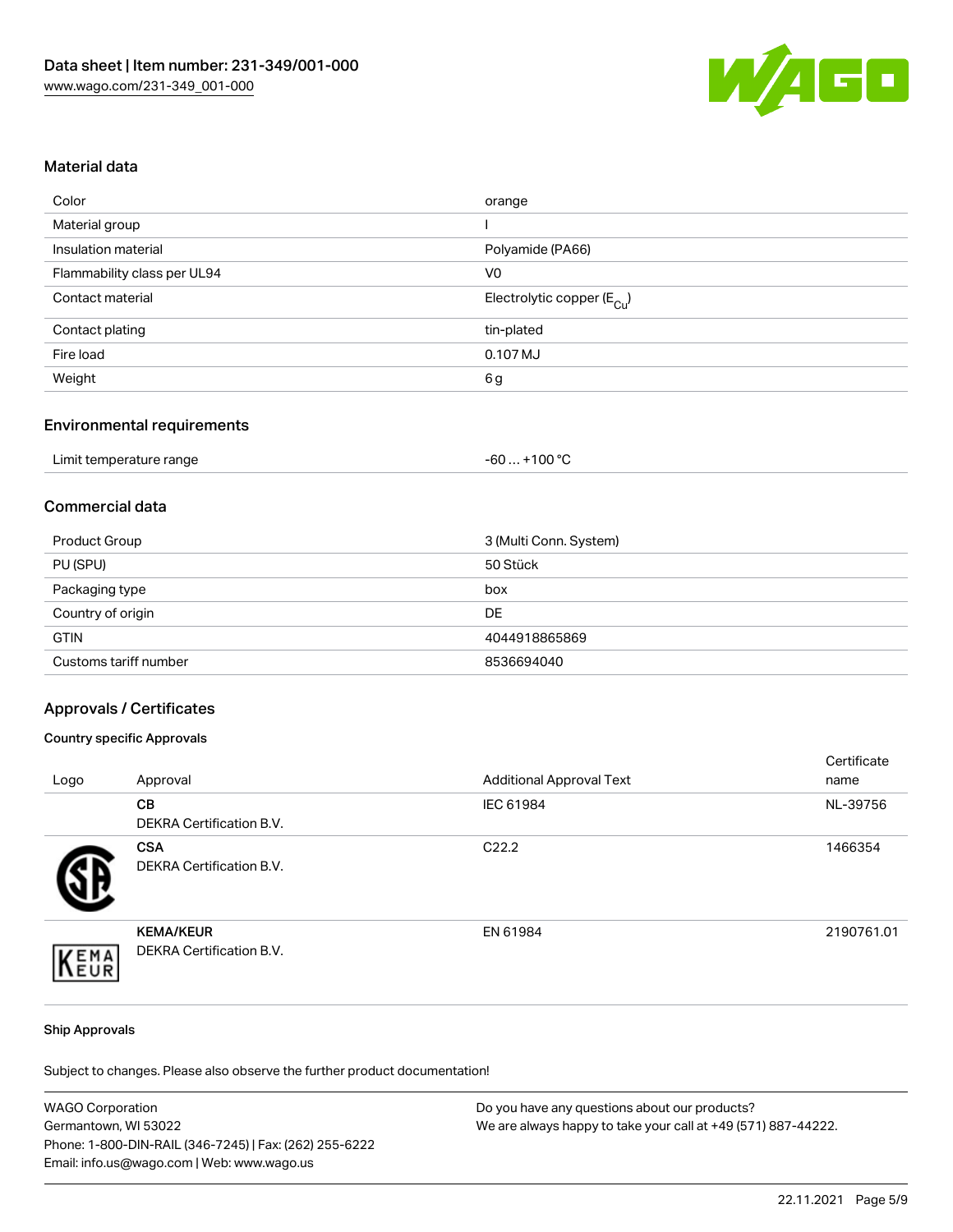[www.wago.com/231-349\\_001-000](http://www.wago.com/231-349_001-000)



| Logo                     | Approval                                  | <b>Additional Approval Text</b> | Certificate<br>name             |
|--------------------------|-------------------------------------------|---------------------------------|---------------------------------|
| ABS<br><b>CONTRACTOR</b> | <b>ABS</b><br>American Bureau of Shipping | $\overline{\phantom{0}}$        | 19-<br>HG1869876-<br><b>PDA</b> |

#### UL-Approvals

| Logo | Approval                                    | <b>Additional Approval Text</b> | Certificate<br>name |
|------|---------------------------------------------|---------------------------------|---------------------|
| Ъ.   | UL<br>UL International Germany GmbH         | <b>UL 1977</b>                  | E45171              |
|      | <b>UR</b><br>Underwriters Laboratories Inc. | <b>UL 1059</b>                  | E45172              |

## **Counterpart**

| Item no.231-319/026-000<br>1-conductor female connector; CAGE CLAMP®; 2.5 mm <sup>2</sup> ; Pin spacing 5.08 mm; 19-pole; 2,50 mm <sup>2</sup> ;<br>orange                               | www.wago.com/231-319<br>$/026 - 000$  |
|------------------------------------------------------------------------------------------------------------------------------------------------------------------------------------------|---------------------------------------|
| Item no.2231-319/026-000<br>Female plug; 19-pole; push-button; 12 AWG max; pin spacing 5.08 mm; 1-conductor per pole; orange                                                             | www.wago.com/2231-319<br>$/026 - 000$ |
| Item no.2231-319/037-000<br>Female plug; 19-pole; push-button; locking lever; 12 AWG max; pin spacing 5.08 mm; 1-conductor per<br>pole; orange                                           | www.wago.com/2231-319<br>/037-000     |
| Item no.2231-319/031-000<br>Female plug; 19-pole; push-button; mounting flange; 12 AWG max; pin spacing 5.08 mm; 1-conductor<br>per pole; orange                                         | www.wago.com/2231-319<br>/031-000     |
| Item no.231-319/027-000<br>1-conductor female connector; CAGE CLAMP <sup>®</sup> ; 2.5 mm <sup>2</sup> ; Pin spacing 5.08 mm; 19-pole; clamping<br>collar; 2,50 mm <sup>2</sup> ; orange | www.wago.com/231-319<br>$1027 - 000$  |
| Item no.2231-319/102-000<br>Female plug; 19-pole; push-button; with integrated end plate; 12 AWG max; pin spacing 5.08 mm; 1-<br>conductor per pole; orange                              | www.wago.com/2231-319<br>/102-000     |
| Item no.231-319/031-000<br>1-conductor female connector; CAGE CLAMP®; 2.5 mm <sup>2</sup> ; Pin spacing 5.08 mm; 19-pole; clamping<br>collar; 2,50 mm <sup>2</sup> ; orange              | www.wago.com/231-319<br>$/031 - 000$  |

Subject to changes. Please also observe the further product documentation!

| <b>WAGO Corporation</b>                                |
|--------------------------------------------------------|
| Germantown, WI 53022                                   |
| Phone: 1-800-DIN-RAIL (346-7245)   Fax: (262) 255-6222 |
| Email: info.us@wago.com   Web: www.wago.us             |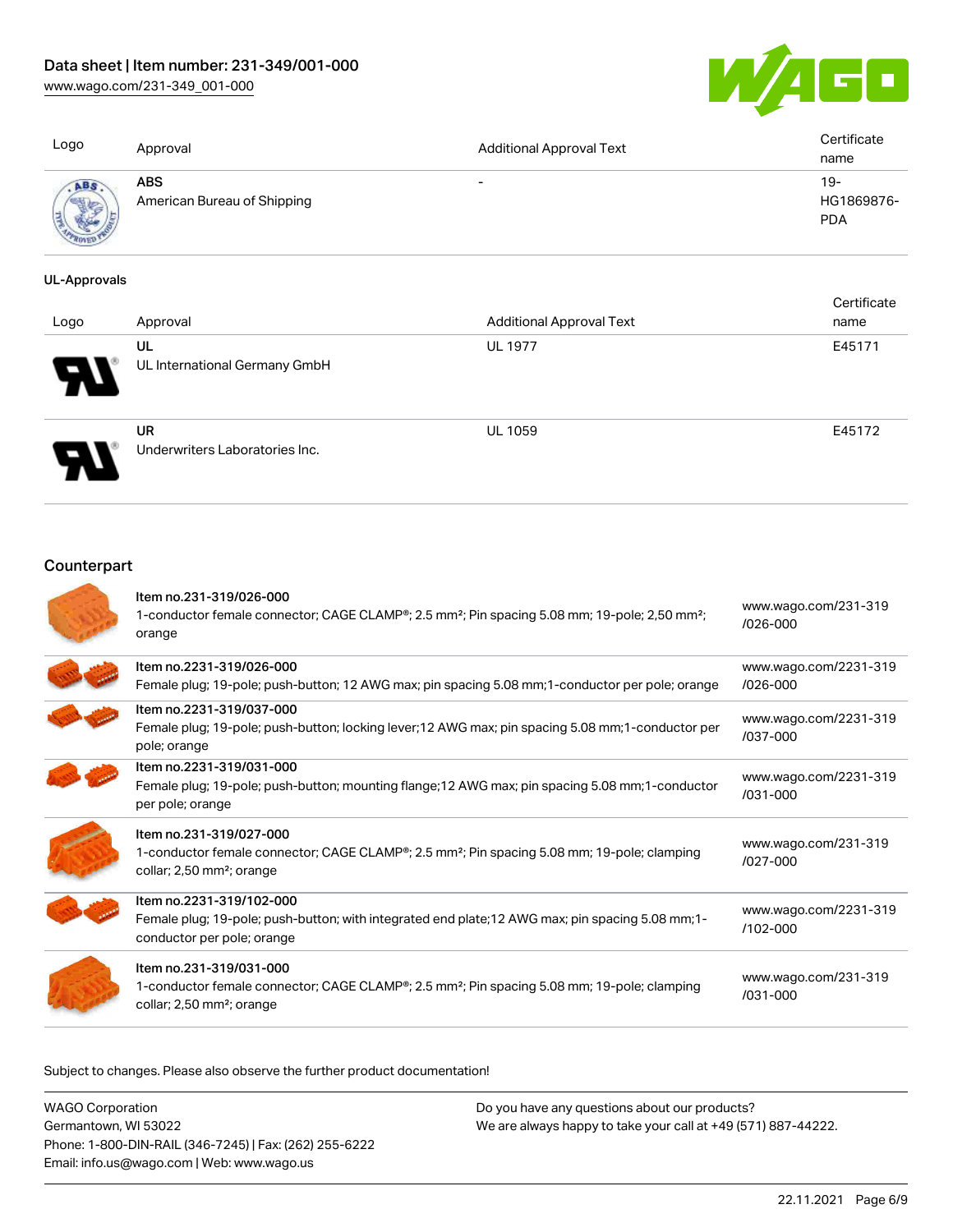

[www.wago.com/231-319](https://www.wago.com/231-319/037-000)



#### Item no.231-319/037-000

1-conductor female connector; CAGE CLAMP®; 2.5 mm²; Pin spacing 5.08 mm; 19-pole; Lateral locking [/037-000](https://www.wago.com/231-319/037-000) levers; 2,50 mm²; orange

| Item no.232-319/026-000<br>1-conductor female connector, angled; CAGE CLAMP®; 2.5 mm <sup>2</sup> ; Pin spacing 5.08 mm; 19-pole; 2,50<br>mm <sup>2</sup> ; orange                    | www.wago.com/232-319<br>$/026 - 000$ |
|---------------------------------------------------------------------------------------------------------------------------------------------------------------------------------------|--------------------------------------|
| Item no.232-419/026-000<br>1-conductor female connector, angled; CAGE CLAMP <sup>®</sup> ; 2.5 mm <sup>2</sup> ; Pin spacing 5.08 mm; 19-pole; 2,50<br>mm <sup>2</sup> ; orange       | www.wago.com/232-419<br>/026-000     |
| Item no.231-319/102-000<br>1-conductor female connector; CAGE CLAMP®; 2.5 mm <sup>2</sup> ; Pin spacing 5.08 mm; 19-pole; with integrated<br>end plate; 2,50 mm <sup>2</sup> ; orange | www.wago.com/231-319<br>$/102 - 000$ |

#### Optional accessories

#### Coding

| Intermediate plate |                                                                  |                      |
|--------------------|------------------------------------------------------------------|----------------------|
| a la               | Item no.: 231-500<br>Spacer; for formation of groups; light gray | www.wago.com/231-500 |
| Coding             |                                                                  |                      |
|                    | Item no.: 231-129<br>Coding key; snap-on type; light gray        | www.wago.com/231-129 |

### **Downloads** Documentation

## Additional Information

| Additional Information |            |        |          |
|------------------------|------------|--------|----------|
| Technical explanations | 2019 Apr 3 | pdf    | Download |
|                        |            | 2.0 MB |          |

### CAD files

### CAD data

| 2D/3D Models 231-349/001-000      | URL | Download |
|-----------------------------------|-----|----------|
| CAE data                          |     |          |
| EPLAN Data Portal 231-349/001-000 | URL | Download |
| EPLAN Data Portal 231-349/001-000 | URL | Download |

Subject to changes. Please also observe the further product documentation!

WAGO Corporation Germantown, WI 53022 Phone: 1-800-DIN-RAIL (346-7245) | Fax: (262) 255-6222 Email: info.us@wago.com | Web: www.wago.us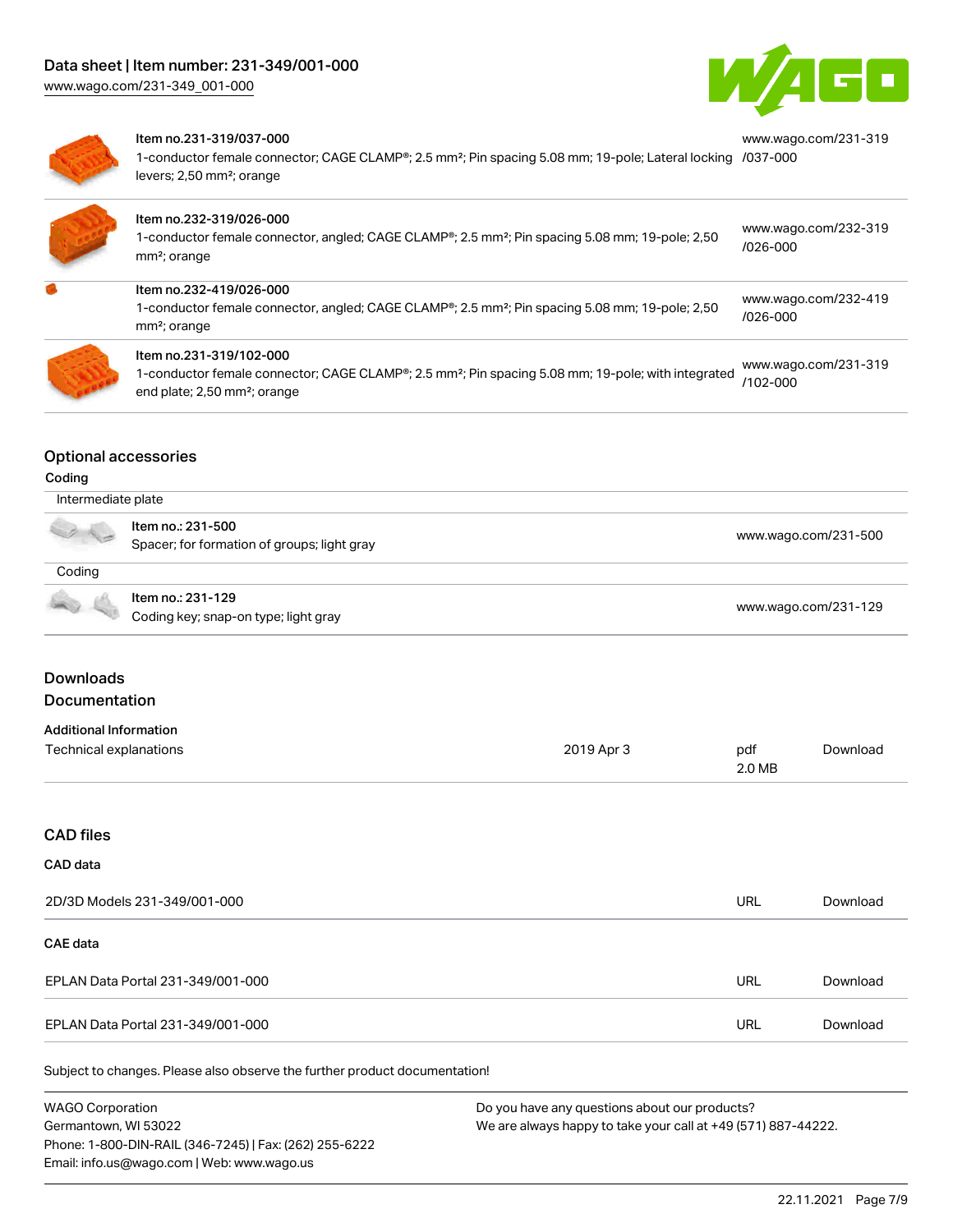## ZUKEN Portal 231-349/001-000 URL [Download](https://www.wago.com/global/d/Zuken_URLS_231-349_001-000)

#### PCB Design

| Symbol and Footprint 231-349/001-000                                               | URL | Download |
|------------------------------------------------------------------------------------|-----|----------|
| CAy deta for your DCP degian, consisting of "schametic symbols and DCP footprinte" |     |          |

CAx data for your PCB design, consisting of "schematic symbols and PCB footprints", allow easy integration of the WAGO component into your development environment.

#### Supported formats:

- $\blacksquare$ Accel EDA 14 & 15
- $\blacksquare$ Altium 6 to current version
- $\blacksquare$ Cadence Allegro
- $\blacksquare$ **DesignSpark**
- $\blacksquare$ Eagle Libraries
- $\blacksquare$ KiCad
- $\blacksquare$ Mentor Graphics BoardStation
- $\blacksquare$ Mentor Graphics Design Architect
- $\blacksquare$ Mentor Graphics Design Expedition 99 and 2000
- $\blacksquare$ OrCAD 9.X PCB and Capture
- $\blacksquare$ PADS PowerPCB 3, 3.5, 4.X, and 5.X
- П PADS PowerPCB and PowerLogic 3.0
- $\blacksquare$ PCAD 2000, 2001, 2002, 2004, and 2006
- $\blacksquare$ Pulsonix 8.5 or newer
- $\blacksquare$ STL
- $\blacksquare$ 3D STEP
- $\blacksquare$ TARGET 3001!
- $\blacksquare$ View Logic ViewDraw
- $\blacksquare$ Quadcept
- $\blacksquare$ Zuken CadStar 3 and 4
- $\blacksquare$ Zuken CR-5000 and CR-8000

PCB Component Libraries (EDA), PCB CAD Library Ultra Librarian

### Environmental Product Compliance

#### Compliance Search

Environmental Product Compliance 231-349/001-000 THT male header; 1.0 x 1.0 mm solder pin; straight; Pin spacing 5.08 mm; 19-pole; orange URL [Download](https://www.wago.com/global/d/ComplianceLinkMediaContainer_231-349_001-000)

Subject to changes. Please also observe the further product documentation!

WAGO Corporation Germantown, WI 53022 Phone: 1-800-DIN-RAIL (346-7245) | Fax: (262) 255-6222 Email: info.us@wago.com | Web: www.wago.us